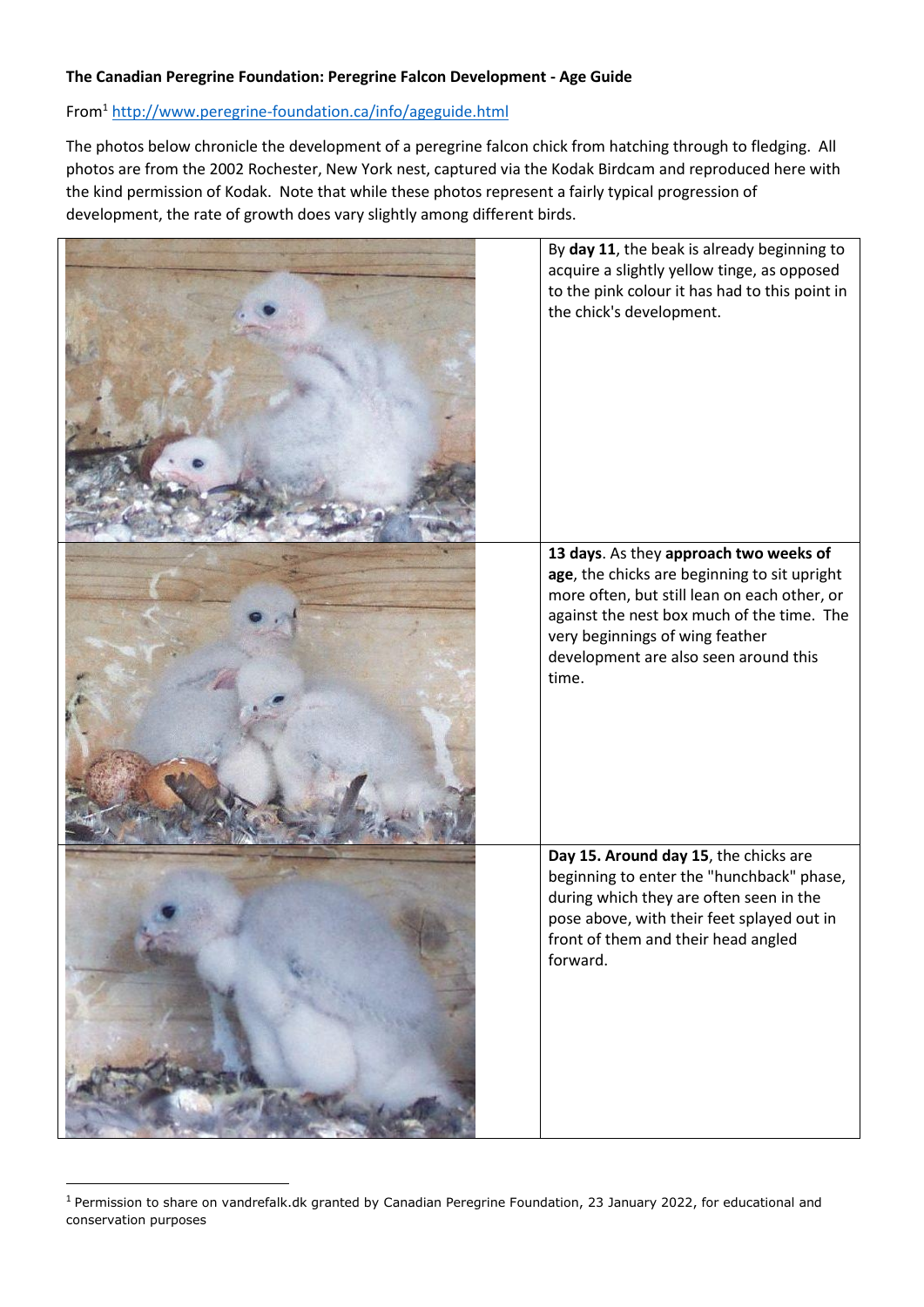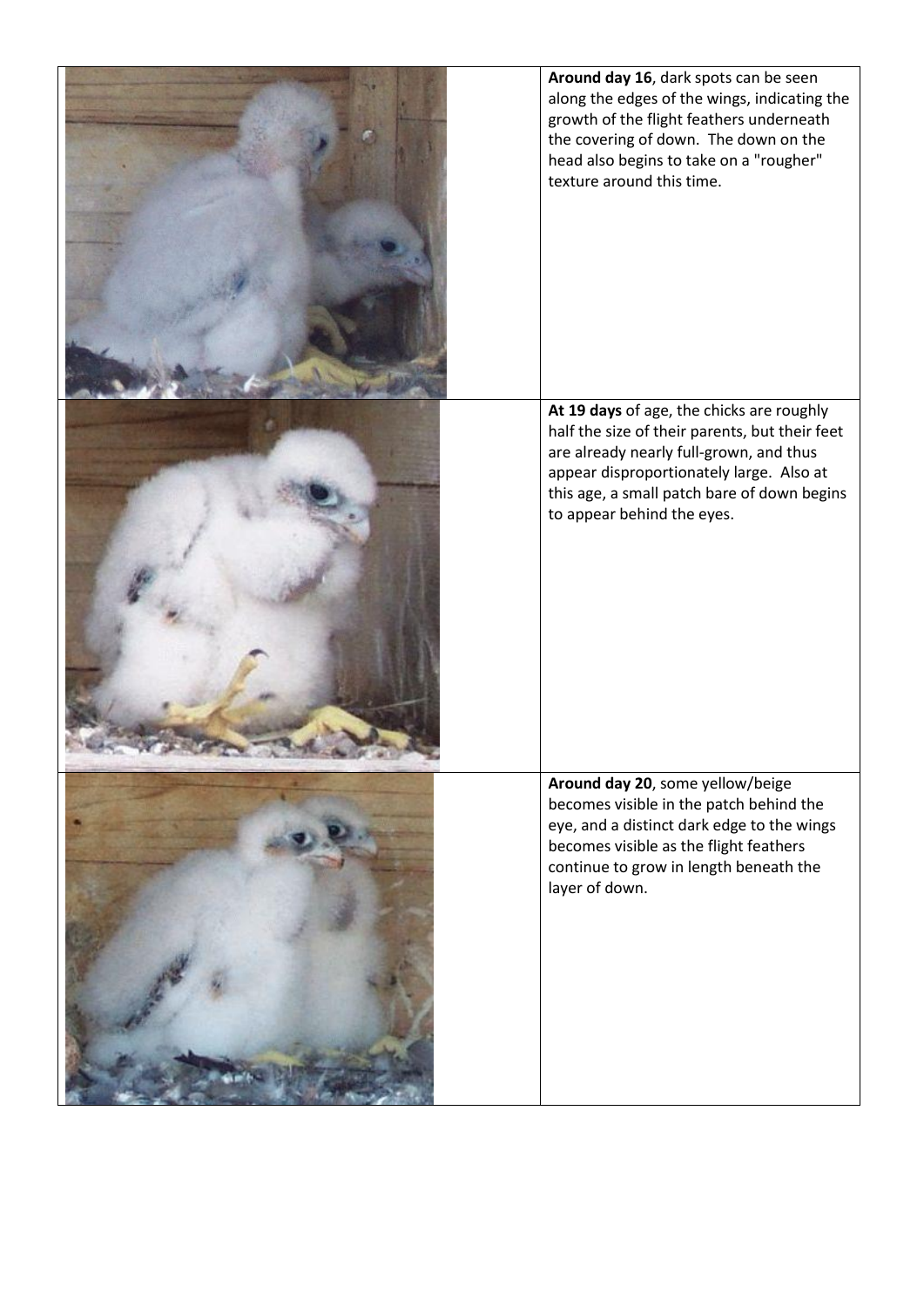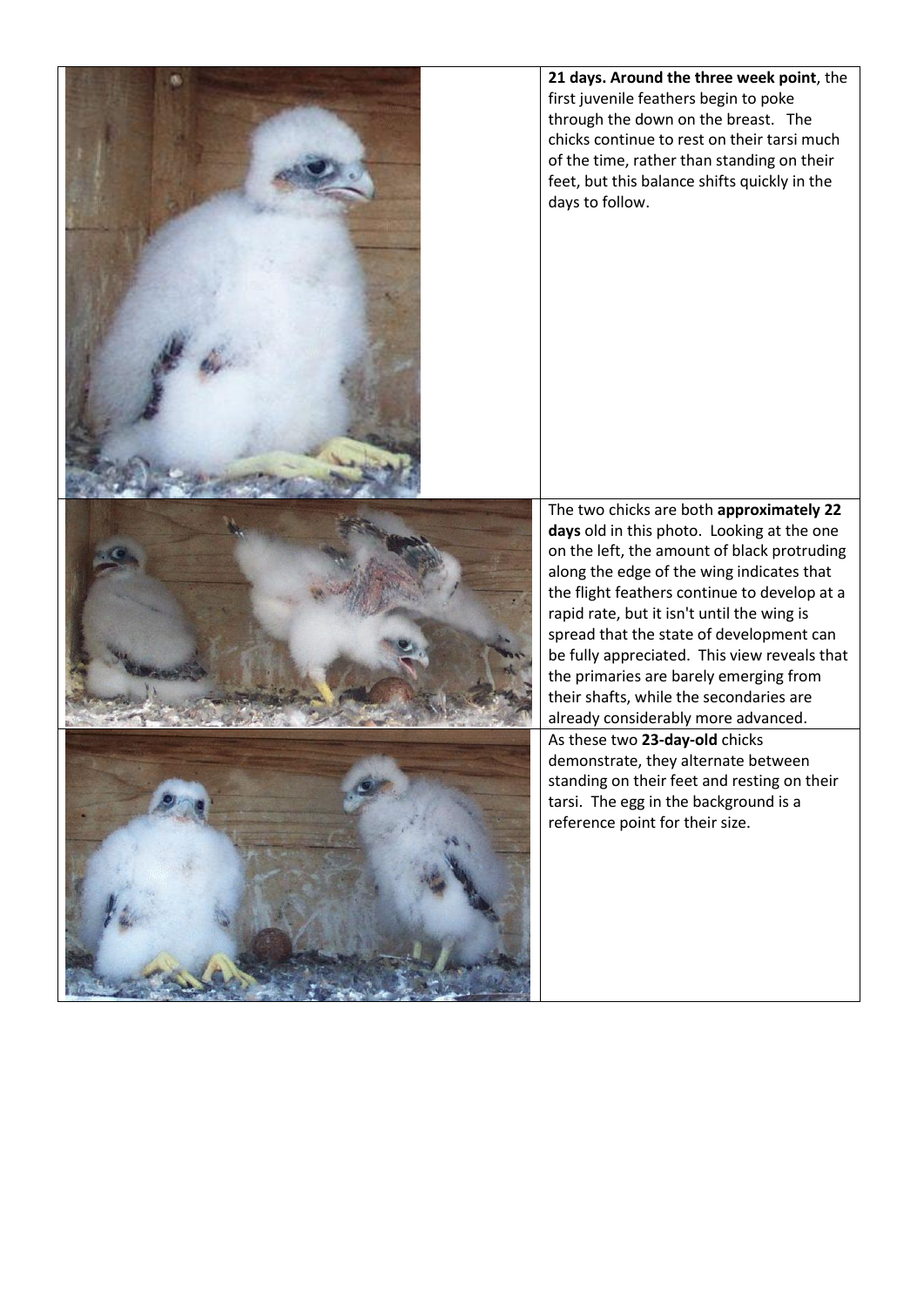| By day 24 the facial pattern behind the<br>eyes is becoming increasingly evident, and<br>some colouration is becoming visible on<br>the upper breast as juvenile feathers<br>develop beneath the down. The legs are<br>now just about fully developed, and thus<br>banding can take place from this time<br>onward (or even a couple of days earlier). |
|--------------------------------------------------------------------------------------------------------------------------------------------------------------------------------------------------------------------------------------------------------------------------------------------------------------------------------------------------------|
| Day 25. In their fourth week of life, the<br>chicks undergo significant changes almost<br>daily. Around day 25, the brown tips to the<br>secondaries become clearly visible, and the<br>number of coloured feathers visible on the<br>breast increases noticeably. Behaviourally,<br>they are rarely resting on their tarsi<br>anymore at this age.    |
| At day 26, the development continues in<br>terms of the increasing covering of juvenile<br>feathers on the breast. The area on the<br>head bare of down also continues to<br>expand                                                                                                                                                                    |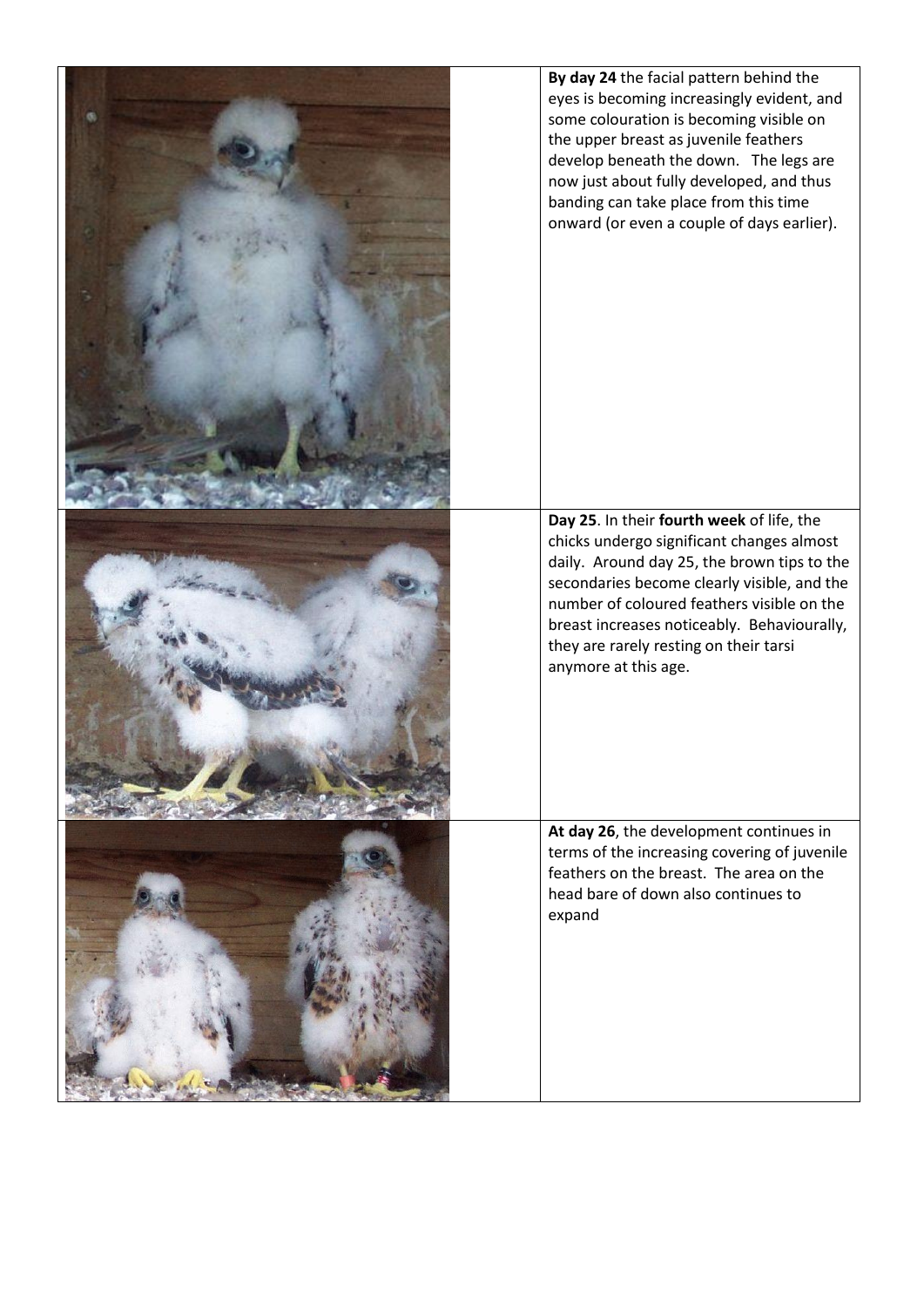| Day 27; as they approach four weeks of<br>age, the chicks are rapidly growing their<br>juvenile feathers both below and above,<br>and are looking visibly darker with each<br>passing day.                                                                                                |
|-------------------------------------------------------------------------------------------------------------------------------------------------------------------------------------------------------------------------------------------------------------------------------------------|
| At day 28, the chicks are nearing the<br>midpoint of their transition from down-<br>covered chick to juvenile-plumaged<br>fledgling, and are nearly full-grown in<br>terms of body size and weight.                                                                                       |
| By day 29, the chicks often have their faces<br>largely free of down, giving them a white-<br>capped appearance. On their backs, the<br>remaining down often appears to be<br>clumped together in certain areas, with<br>extensive areas instead revealing the dark<br>juvenile feathers. |
| It's often around day 30 that the chicks<br>seem to turn into "real" peregrines almost<br>overnight, very rapidly losing much of the<br>down on their breast, thus revealing the<br>heavily streaked breast feathers they will<br>be carrying for the next year.                          |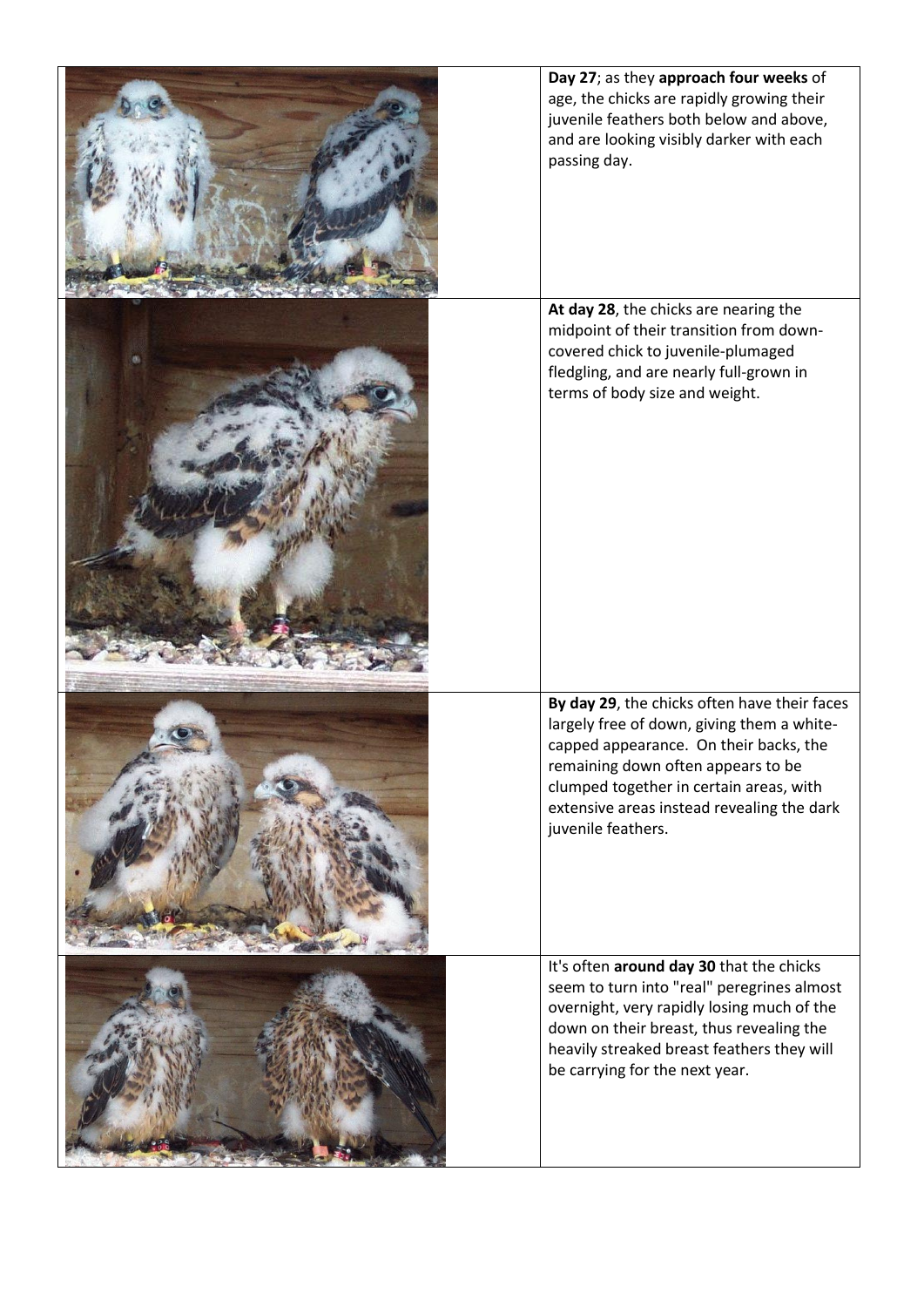| By day 31, the chicks often become actively<br>interested in losing their down, preening<br>themselves and sometimes ending up with<br>feathers stuck to their beak as a result.<br>From the back they are looking increasingly<br>dark, with the wing feathers approaching<br>full length.                                                                 |
|-------------------------------------------------------------------------------------------------------------------------------------------------------------------------------------------------------------------------------------------------------------------------------------------------------------------------------------------------------------|
| By day 32, the patches of remaining down<br>feathers are becoming restricted to the<br>base of the legs, parts of the wings, and<br>perhaps parts of the back, as well as the<br>crown. They are also becoming<br>increasingly vocal and active around the<br>nest area, to the extent that the adults<br>rarely visit except to drop off food for<br>them. |
| Day 33 - 'the age of the white pantaloons'.<br>This may happen a day or two earlier or<br>later, but most chicks do go through this<br>phase where they have large fluffs of down<br>conspicuously surrounding their legs, much<br>more prominently than anywhere else on<br>their bodies.                                                                  |
| 34 days. Approaching five weeks of age,<br>the chicks are within a few days of being<br>able to take flight for the first time, and the<br>remaining down feathers are usually largely<br>restricted to the lower back, lower legs,<br>and crown.                                                                                                           |